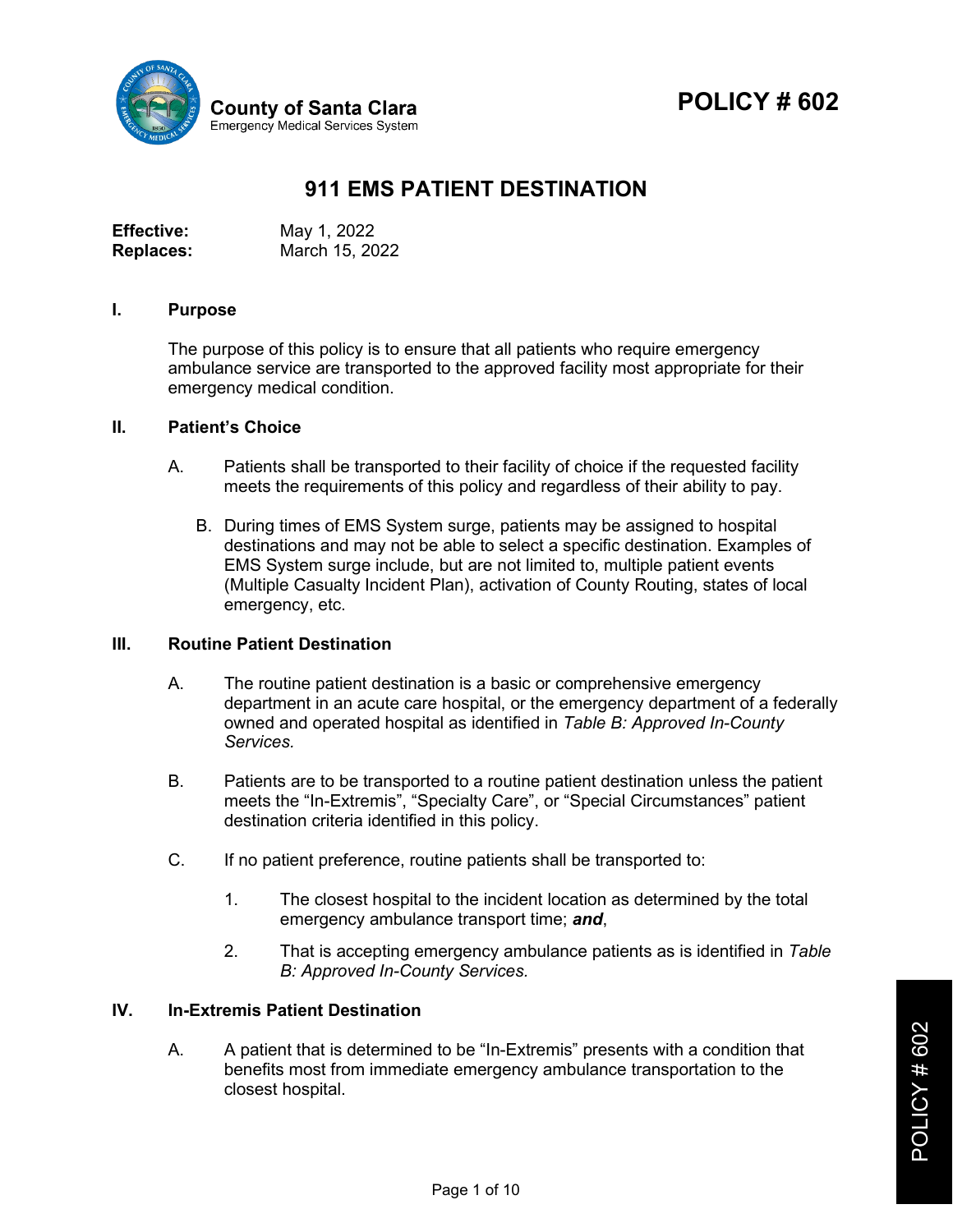- B. An In-Extremis patient is defined as a patient that presents with one or more of the following:
	- 1. A breech presentation or protruding limb during a delivery.
	- 2. A visible external bleed that cannot be controlled by EMS personnel where significant blood loss continues to occur despite the use of direct pressure and/or application of a tourniquet.
	- 3. The inability to be ventilated adequately following the use of appropriate basic and advanced airway adjuncts and procedures.
- C. In-Extremis patients shall be transported to the hospital that is:
	- 1. The closest to the incident location as determined by total emergency ambulance transport time; *and*,
	- 2. That is **not** on internal disaster.

### **V. Specialty Care Destination**

- A. In some circumstances, the most appropriate facility is one that offers specialized services based on the EMS providers primary impression of the patient's condition and based on the criteria of this policy.
- B. The "most appropriate hospital" for specialty care patients is the hospital that is:
	- 1. The closest to the incident location as determined by total emergency ambulance transport time; *and*,
	- 2. Is designated to provide the specialty service desired; *and*,
	- 3. Is accepting emergency ambulance patients.
- C. **Trauma Patients**  A patient that is categorized as a trauma alert according to *Santa Clara County Prehospital Care Policy 605: Prehospital Trauma Triage*.
	- 1. Trauma patients that do not meet trauma alert criteria shall be transported to a destination prescribed by Section III: Routine Patient Destination.
	- 2. Trauma alerts shall be transported to a Trauma Center identified in *Table B: Approved Services* and shall adhere to the catchment areas that have been established in *Santa Clara County Prehospital Care Policy #602: Schedule A; Trauma Center Service Areas*.
	- 3. In addition to the provisions of *Santa Clara County Prehospital Care Policy #603: Hospital Bypass,* if **all** Trauma Centers are not accepting emergency ambulance patients, the patient shall be transported to the:
		- a. Closest emergency department to the incident location as determined by total emergency ambulance transport time; *and*,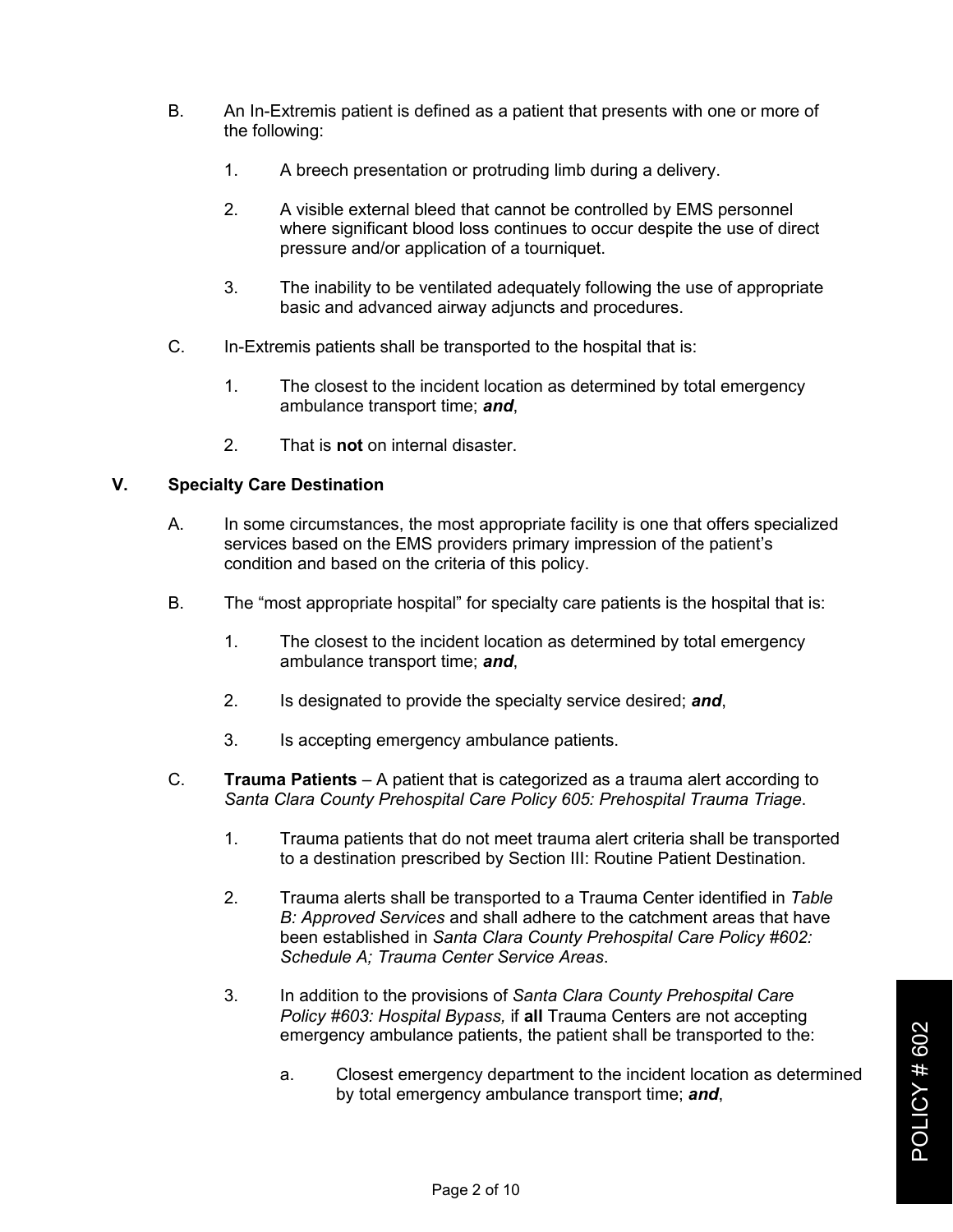- b. That is accepting emergency ambulance patients.
- 4. A pediatric patient (less than 15 years of age) who meets trauma alert criteria as described in *Santa Clara County Prehospital Care Policy #605: Prehospital Trauma Triage*, shall be transported to:
	- a. The closest Pediatric Trauma Center, as identified in *Table B: Approved In-County Services,* to the incident location as determined by total emergency ambulance transport time; *and*,
	- b. That is accepting emergency ambulance patients.
- 5. A pregnant patient beyond 20 weeks gestation who meets trauma alert criteria as described in *Santa Clara County Prehospital Care Policy #605: Prehospital Trauma Triage*, shall be transported to:
	- a. The closest Labor and Delivery Center that is also a Trauma Center, as identified in *Table B: Approved In-County Services,* to the incident location as determined by total emergency ambulance transport time; *and*,
	- b. That is accepting emergency ambulance patients.

#### D. **Psychiatric Patients**

- 1. Patients *not* on a Welfare and Institutions Code, Section 5150 hold:
	- a. Psychiatric patients in need of medical evaluation shall be provided a medical care assessment in accordance with Policy #700-S04 or Policy #700-S05 and should be transported to an emergency department/psychiatric receiving facility identified in Table B: Approved In-County Services.
	- b. If a psychiatric patient's medical complaint requires immediate attention, the psychiatric patient should be transported to the closest emergency department/specialty care center identified in Table B: Approved In-County Services.
- 2. Patients *on* a Welfare and Institutions Code (WIC), Section 5150 hold:
	- a. Psychiatric patients in need of medical evaluation shall be provided a medical care assessment in accordance with Policy #700-S04 or Policy #700-S05 and should be transported to an emergency department identified in Table B: Approved In-County Services.
	- b. The destination for the patient written on the WIC 5150 Form should be discussed between the writer of the 5150 hold and the 911 ambulance transport crew.
		- i. If the WIC 5150 Form was completed prior to the arrival of the 911 ambulance and the written destination is not in the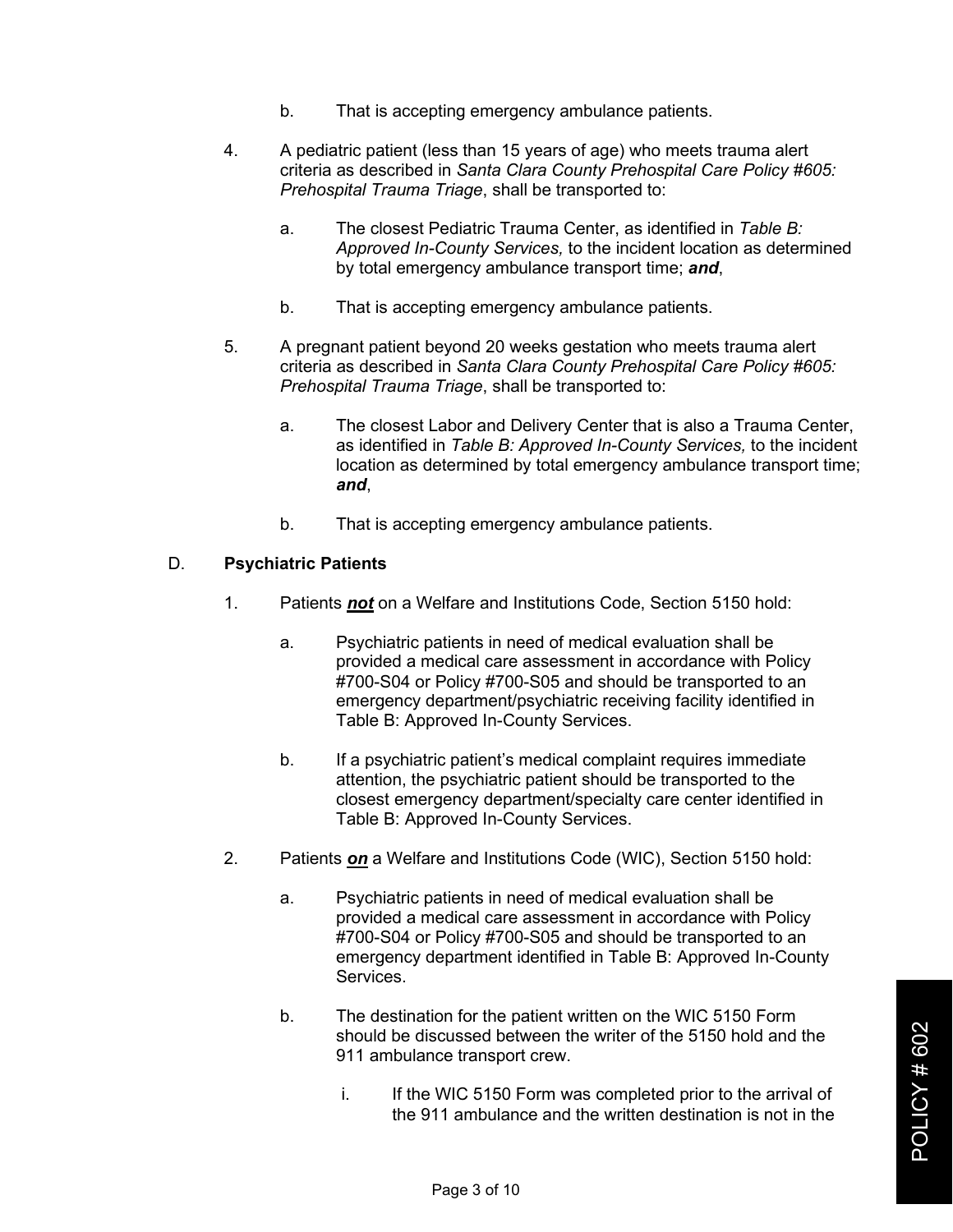best interest of the patient or conflicts with EMS Agency policy, the 911 ambulance transport crew should consult the with the writer of the WIC 5150 Form to determine an appropriate destination.

- ii. The WIC 5150 Form will be rewritten in its entirety if the destination is changed from the original.
- c. Psychiatric patients with no medical complaint that are being transported by a BLS ambulance, may be transported to the destination established by the authorized writer responsible for executing the 5150 hold.
- E. **Burn Patients** Patients meeting major burn criteria as per *Santa Clara County Prehospital Care Policy #605: Prehospital Trauma Triage* shall be transported to the burn center at Santa Clara Valley Medical Center (VMC) via the Trauma Center.
	- 1. If Santa Clara Valley Medical Center (VMC) Trauma Center is not accepting emergency ambulance patients, the patient meeting major burn criteria shall be transported to:
		- a. The closest trauma center identified in *Table B: Approved In-County Services* to the incident location by the total emergency ambulance transport time; *and*,
		- b. That is accepting emergency ambulance patients.
	- 2. Patients meeting major burn criteria and having additional concurrent trauma, and if the traumatic injuries pose the greater risk of morbidity or mortality, shall be transported to:
		- a. The closest trauma center identified in *Table B: Approved In-County Services* to the incident location by the total emergency ambulance transport time; *and*,
		- b. That is accepting emergency ambulance patients.

#### F. **Stroke Alert Patients**

- 1. Patients that are identified as meeting Comprehensive Stroke Alert Criteria according to *Santa Clara County Prehospital Care Policy #700- A13: Stroke* shall be transported to:
	- a. The closest Comprehensive Stroke Center identified in *Table B: Approved In-County Services* to the incident location as determined by total emergency ambulance transport time; *and*,
	- b. That is accepting emergency ambulance patients that meet stroke alert criteria.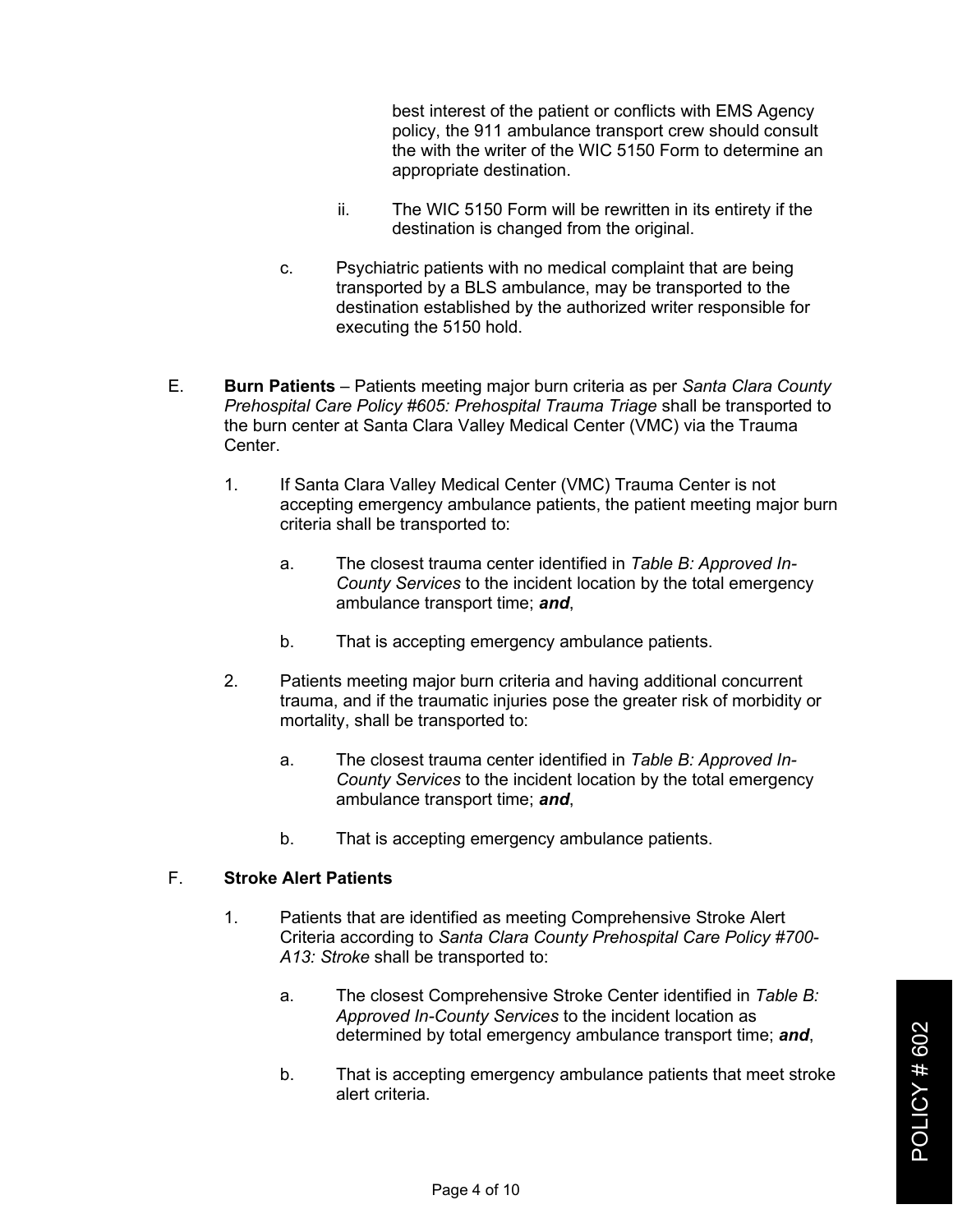- c. If the transport time to the closest Comprehensive Stroke Center is greater than thirty (30) minutes, transport to the closest Primary Stroke Center in accordance with Section (F)(2) of this policy.
- 2. Patients that are identified as meeting Primary Stroke Alert Criteria according to *Santa Clara County Prehospital Care Policy #700-A13: Stroke* shall be transported to:
	- a. The closest Primary Stroke Center identified in *Table B: Approved In-County Services* to the incident location as determined by total emergency ambulance transport time; *and*,
	- b. That is accepting emergency ambulance patients that meet stroke alert criteria.
- G. **STEMI Alert Patients** Patients that are identified as meeting STEMI Alert Criteria according to *Santa Clara County Prehospital Care Policy #700-A08: Chest Pain - Suspected Cardiac Ischemia* shall be transported to:
	- 1. The closest STEMI Receiving Center identified in *Table B: Approved In-County Services* to the incident location as determined by total emergency ambulance transport time; *and*,
	- 2. That is accepting emergency ambulance patients that meet STEMI Alert.
- H. **ROSC (Return of Spontaneous Circulation)** Adult Patients achieving ROSC of cardiac etiology according to *Santa Clara County Prehospital Care Policy #700-A07: Cardiac Arrest* shall be transported to:
	- 1. The closest STEMI Receiving Center identified in *Table B: Approved In-County Services* to the incident location as determined by total emergency ambulance transport time; *and*,
	- 2. That is accepting emergency ambulance patients that meet ROSC criteria.

#### **VI. Special Circumstances**

A. In some situations, special circumstances may have a direct relation to the selection of the most appropriate transport destination. Within this section, "County" shall mean the EMS Duty Chief, EMS Agency, County Medical-Health Branch or any other position or function designated by the EMS Agency.

#### B. **EMS System Surge / Multiple Patients Events**

- 1. When Central Patient Routing is in effect, all patient destination assignments will be directed by the County through County Communications.
- 2. Patients may be transported to acute care hospitals out of the county only when directed by the County.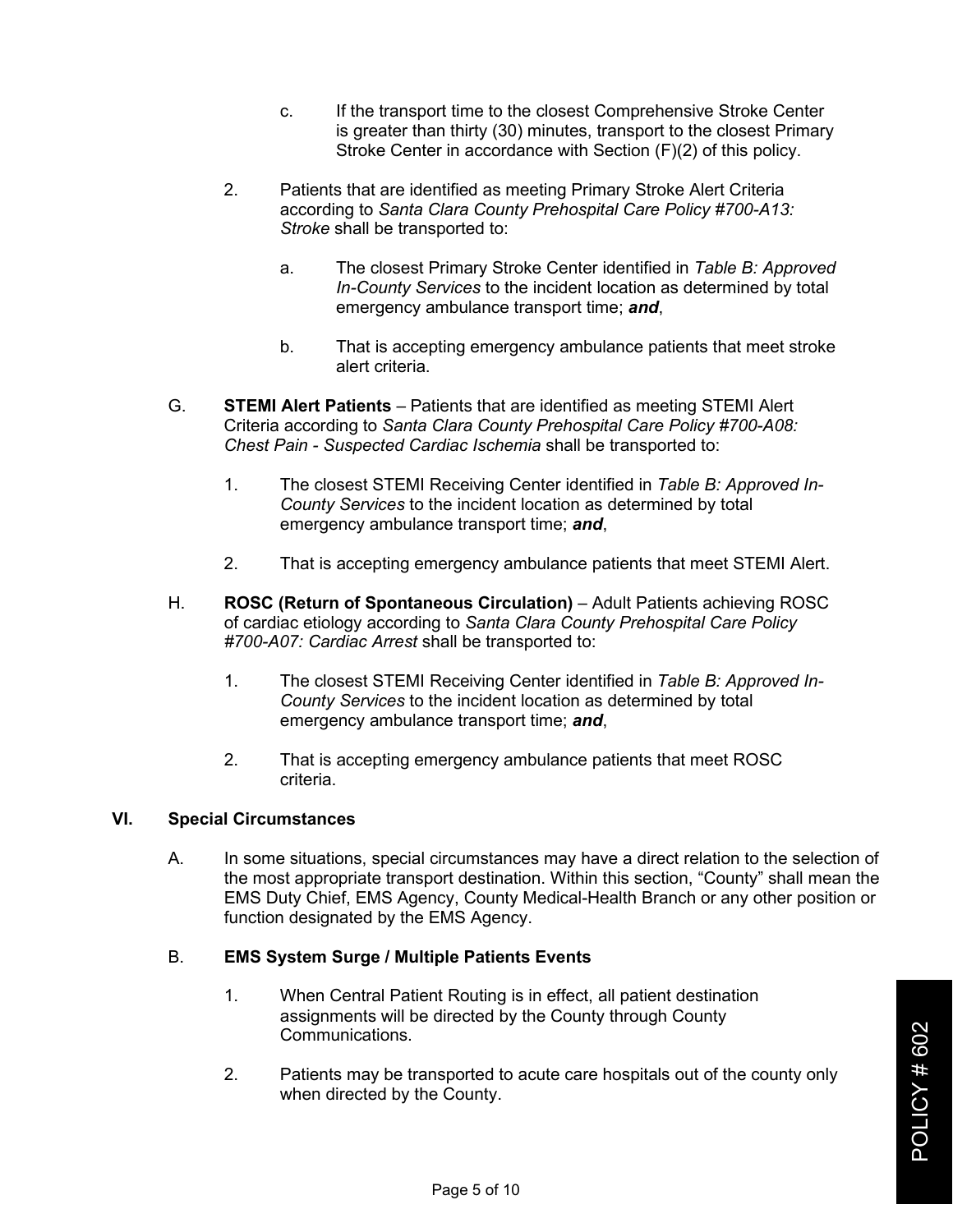- 3. If out of county mutual aid ambulance are being used in the Santa Clara County Operational Area, unless directed by the County, all transports will occur in accordance with the destinations prescribed in this policy.
- 4. When authorized and as directed by the County, patients may be transported to Alternate Care Sites (ACS), Field Treatment Sites (FTS), or Mobile Field Hospitals (MFH).
- C. **Base Hospital Directed Destination** Patients may be transported to any incounty destination authorized within this policy when directed by the Base Hospital.
- D. **Stanford Health Care**  Stanford Hospital has two Emergency Department entrances (Table E). All adult patients should be transported to 500P. All patients > 20 weeks pregnant in active labor (regardless of maternal age) and all pediatric patients (less than 15 years of age) should be transported to 300P.
- E. **EMS Air Resource Destination** Patient destination shall be determined by the ground crew and provided to the air crew.
	- 1. If the pilot believes that flight to the selected destination is unsafe, the flight crew will advise the ground crew and a destination will be determined collaboratively and according to the direction provided in this policy.
	- 2. When a ground crew is not present or if the ground crew is not designated EMS providers, the flight crew shall determine destination based on this policy.

## F. **Transport to out of county Hospitals from Santa Clara County**

- 1. Patients may be transported to out of county hospitals only when permitted by this policy.
- 2. Santa Clara County prehospital care personnel shall determine and honor out of county 911 ambulance diversion statuses prior to beginning transport.
- 3. Santa Clara County prehospital care personnel shall notify the out of county hospital of their pending arrival.

## F. **Destination Changes While Transporting**

- 1. A patient may change their requested destination at any time if the ambulance has not arrived on hospital property and the requested destination meets the requirements of this policy.
- 2. If the ambulance has arrived on the property of an acute care hospital, patient care shall be transferred to the staff of such hospital.
- 3. If en route to a hospital, the patient wishes to leave the ambulance, EMS personnel shall: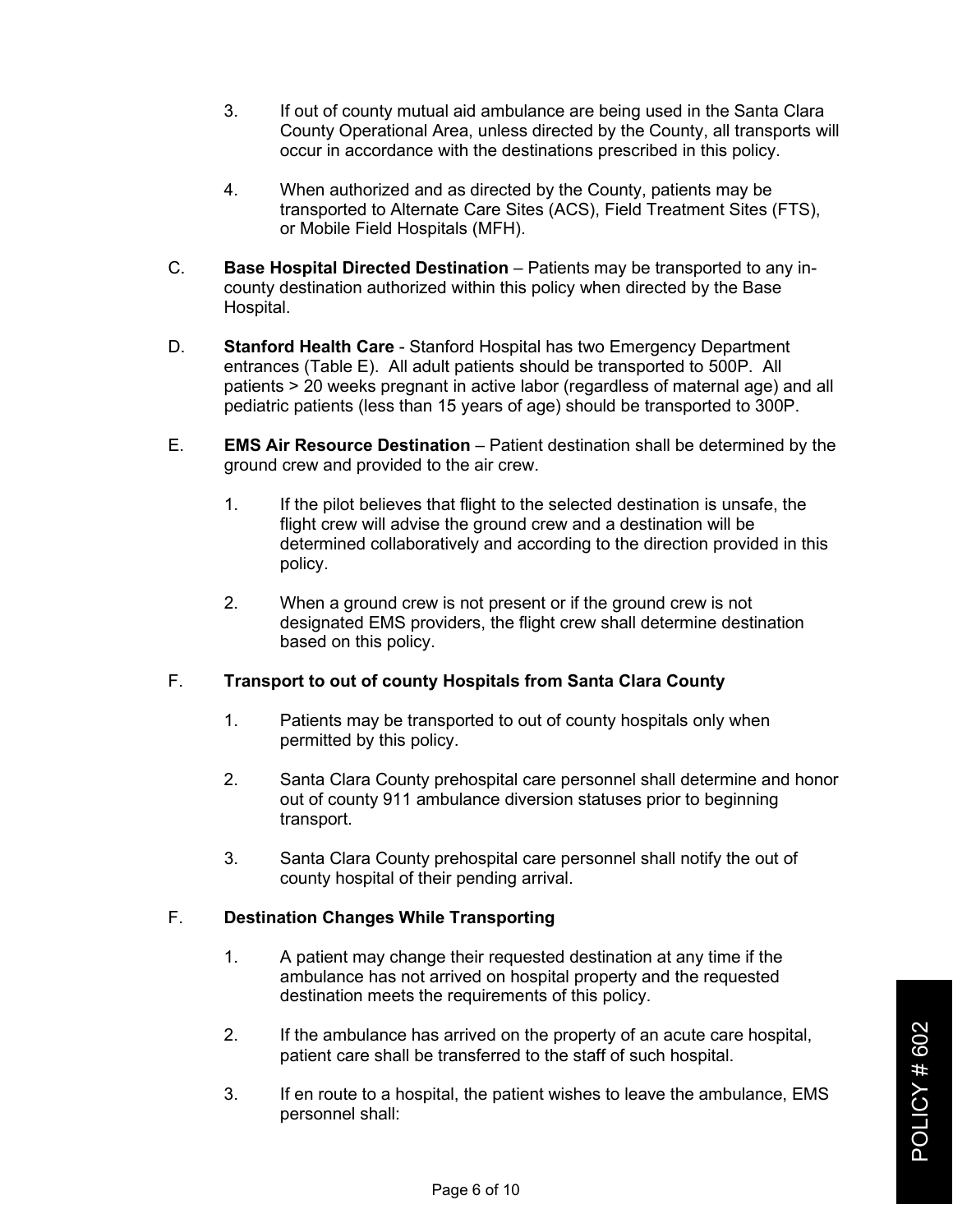- a. Attempt to convince the patient to continue to the selected destination or to the closest emergency department able to receive emergency ambulance patients.
- b. If the patient continues to wish to leave the ambulance, stop the ambulance as soon as it is safe to do so and permit the patient to leave once in a safe location and then immediately notify their communications center.
- c. EMS providers will make efforts to keep patient safe and out of harm's way, consistent with *Santa Clara County Prehospital Care Policy #618: EMS Life Safety Procedures*.

#### G. **Custodial Patients from the County Jails**

- 1. The preferred destination for patients that are in custody and are from incidents occurring in the County Jail (San Jose), Elmwood (Milpitas), and Juvenile Hall (San Jose), is Santa Clara Valley Medical Center, if the transport is consistent with the directives contained in this policy. For example, the hospital must be accepting emergency ambulance patients. The destination is determined by jail staff, not the patient.
- 2. From time to time the EMS Agency will issue specific transport policies related to ambulance transport of high risk/high profile inmates. These policies will augment the direction provided within this policy.
- H. **Incidents Occurring at Acute Care Hospitals** If an acute care hospital is the incident location, patients shall be transported to the emergency department of the incident location hospital, except:
	- 1. When the acute care hospital is not accepting emergency ambulance patients.
	- 2. When multiple patients require transport and must be distributed to multiple acute care hospitals.
	- 3. When the acute care hospital requests a 911 emergency ambulance response to transport patient in accordance with *Santa Clara County Prehospital Care Policy #620: Interfacility Transfer-Ground Ambulance*.
- I. **Veterans** Patients that are veterans may be transported to the Palo Alto Veterans Administration Hospital (PAV) if:
	- 1. Requested by the patient; *and*,
	- 2. If transport is consistent with the directives contained within this policy.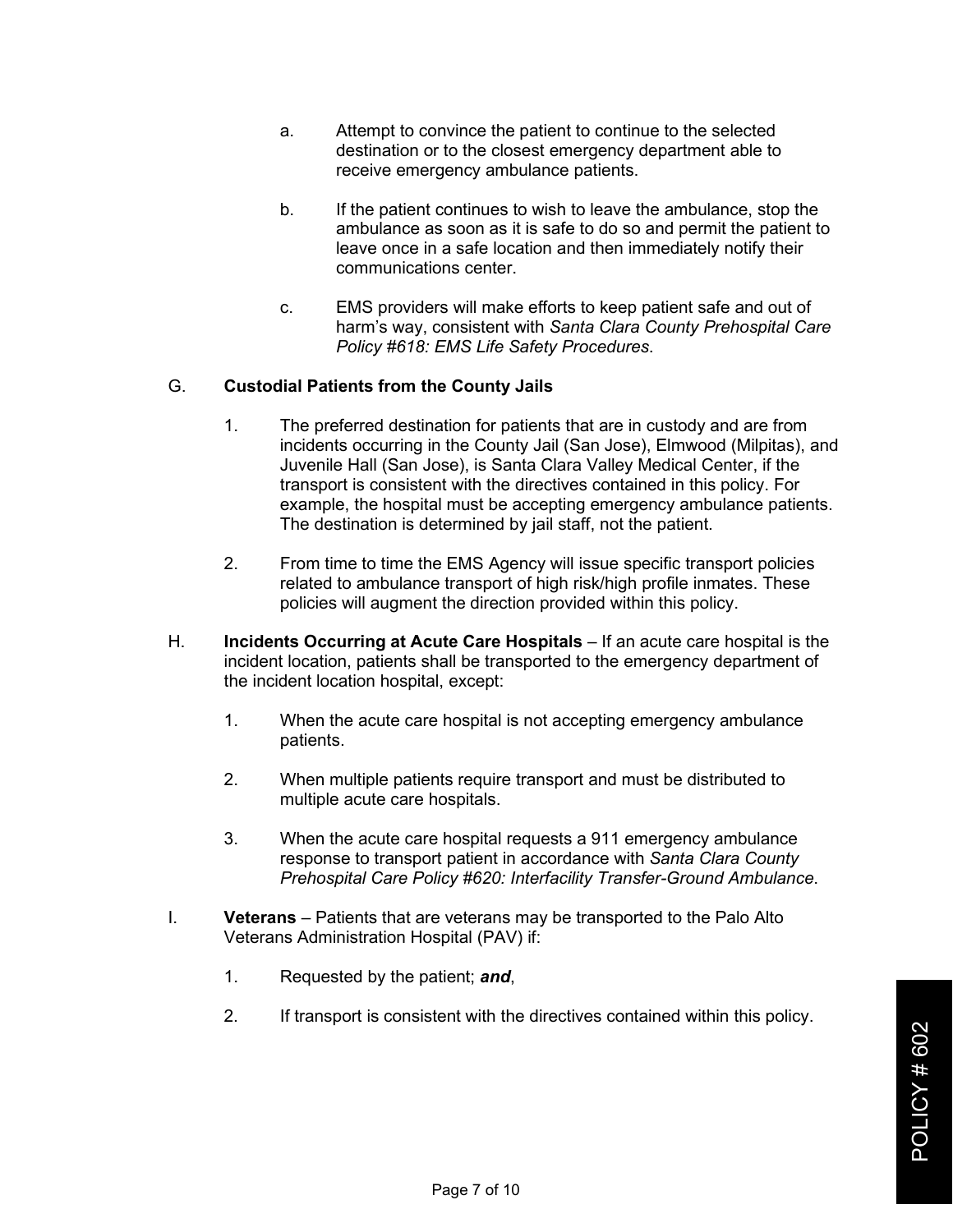- J**. Ventricular Assist Devices (VAD) -** VAD centers in Santa Clara County are located at Kaiser Santa Clara Hospital and Stanford University Hospital.
	- 1. If a VAD patient presents with stroke symptoms, these two stroke/VAD centers would be the preferred destinations.
	- 2. A VAD patient visiting from outside of the Santa Clara County area should be transported to either one of these two VAD centers for device-related problems.
	- 3. In traumatic injury of a VAD patient consider a trauma center as a destination since the patient will be anticoagulated.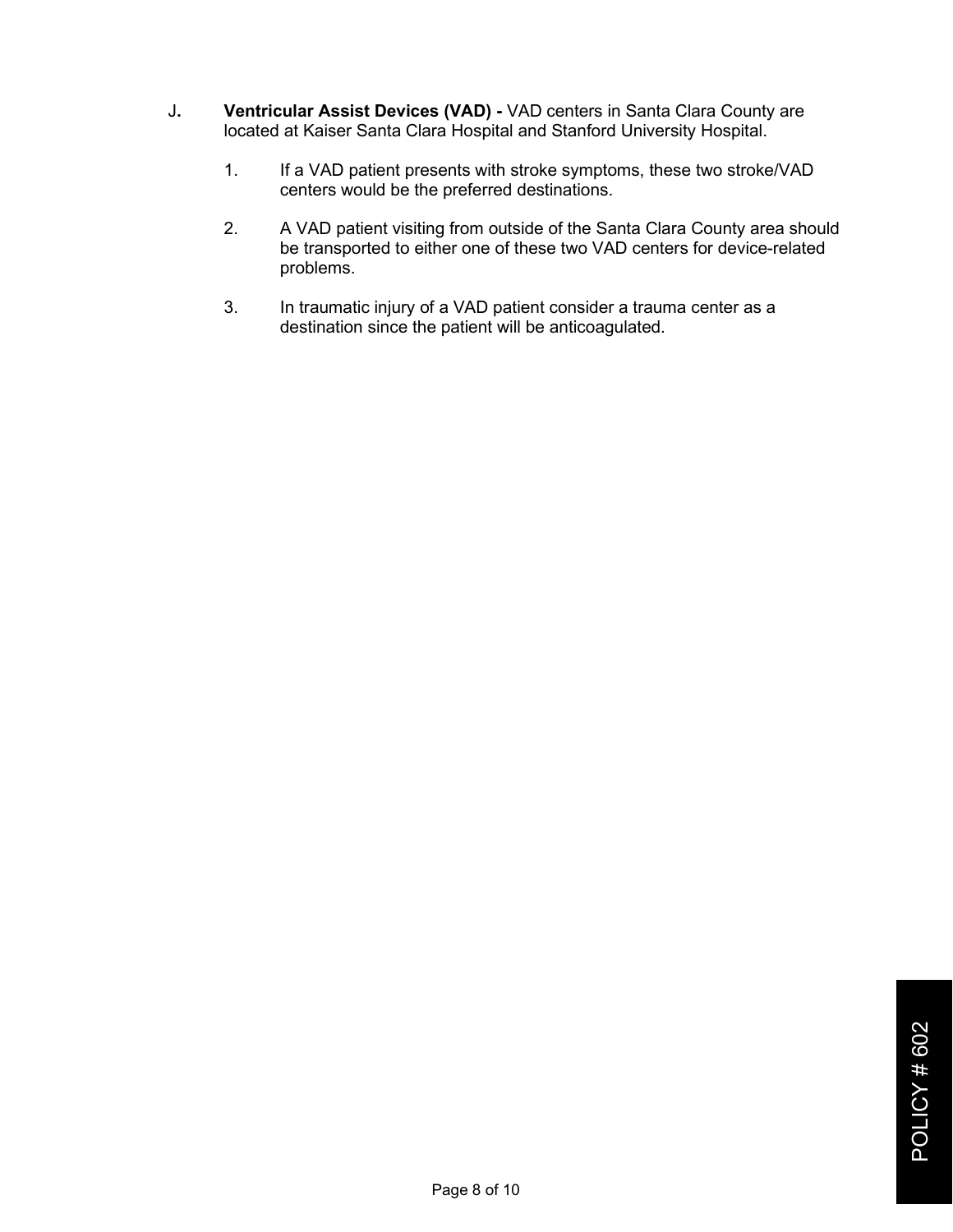## **Table A: Approved Santa Clara County Facilities**

| <b>Facility</b>                            | <b>City</b>          | ID         |  |  |
|--------------------------------------------|----------------------|------------|--|--|
| El Camino Hospital of Los Gatos            | Los Gatos            | <b>LGH</b> |  |  |
| El Camino Hospital of Mountain View        | <b>Mountain View</b> | <b>ECH</b> |  |  |
| <b>Good Samaritan Hospital</b>             | San Jose             | <b>GSH</b> |  |  |
| Kaiser Foundation San Jose                 | San Jose             | <b>STH</b> |  |  |
| Kaiser Foundation Santa Clara              | Santa Clara          | <b>KSC</b> |  |  |
| O'Connor Hospital                          | San Jose             | <b>OCH</b> |  |  |
| Palo Alto Veterans Administration Hospital | Palo Alto            | <b>PAV</b> |  |  |
| Regional Medical Center of San Jose        | San Jose             | <b>RSJ</b> |  |  |
| Saint Louise Regional Medical Center       | Gilroy               | <b>SLH</b> |  |  |
| Santa Clara Valley Medical Center          | San Jose             | <b>VMC</b> |  |  |
| <b>Stanford Health Care</b>                | Palo Alto            | <b>SUH</b> |  |  |

## **Table B: Approved In-County Services**

|                                          |                      | <b>Approved In-County Services</b> |                      |                         |                      |                      |                      |                      |                      |            |                         |                      |
|------------------------------------------|----------------------|------------------------------------|----------------------|-------------------------|----------------------|----------------------|----------------------|----------------------|----------------------|------------|-------------------------|----------------------|
|                                          | <b>EPS</b>           | <b>ECH</b>                         | <b>GSH</b>           | <b>KSC</b>              | <b>LGH</b>           | <b>OCH</b>           | <b>PAV</b>           | <b>RSJ</b>           | <b>SLH</b>           | <b>STH</b> | <b>SUH</b>              | <b>VMC</b>           |
| <b>Emergency</b><br><b>Department</b>    |                      | $\blacktriangledown$               | $\blacktriangledown$ | $\blacktriangledown$    | $\blacktriangledown$ | $\blacktriangledown$ | ΙV                   | $\blacktriangledown$ | $\blacktriangledown$ | ΙV         | √                       | $\blacktriangledown$ |
| <b>Psychiatric Facility</b>              | $\blacktriangledown$ | $\blacktriangledown$               | $\blacktriangledown$ |                         |                      |                      | $\blacktriangledown$ |                      |                      |            | $\checkmark$            | $\blacktriangledown$ |
| <b>Burn Center</b>                       |                      |                                    |                      |                         |                      |                      |                      |                      |                      |            |                         | $\blacktriangledown$ |
| <b>Primary Stroke</b><br><b>Center</b>   |                      | $\bm{\mathcal{V}}$                 | $\blacktriangledown$ | $\bm{\mathsf{V}}$       | $\blacktriangledown$ | $\bm{\triangledown}$ |                      | $\blacklozenge$      | $\blacktriangledown$ | I√         | $\blacklozenge$         | $\blacktriangledown$ |
| Comprehensive<br><b>Stroke Center</b>    |                      | $\blacktriangledown$               | $\blacktriangledown$ |                         |                      |                      |                      | $\blacklozenge$      |                      |            | $\blacktriangledown$    |                      |
| <b>STEMI Center</b>                      |                      | $\blacktriangledown$               | $\blacktriangledown$ | $\blacktriangledown$    |                      | $\blacktriangledown$ |                      | $\blacktriangledown$ |                      | ⋈          | $\checkmark$            | $\blacktriangledown$ |
| <b>Adult Trauma</b><br><b>Center</b>     |                      |                                    |                      |                         |                      |                      |                      | $\blacklozenge$      |                      |            | $\overline{\mathbf{Y}}$ | $\blacktriangledown$ |
| <b>Pediatric Trauma</b><br><b>Center</b> |                      |                                    |                      |                         |                      |                      |                      |                      |                      |            | ✔                       | $\blacktriangledown$ |
| *VAD Center                              |                      |                                    |                      | $\blacktriangledown$    |                      |                      |                      |                      |                      |            | $\checkmark$            |                      |
| *Labor & Delivery                        |                      | $\blacktriangledown$               | $\blacktriangledown$ | $\blacktriangledown$    | $\blacktriangledown$ | $\bm{\nabla}$        |                      |                      | $\blacktriangledown$ | l√         | $\overline{\mathsf{V}}$ | $\bm{\nabla}$        |
| *Helipads                                |                      |                                    | $\blacktriangledown$ | $\overline{\checkmark}$ |                      |                      |                      |                      | $\blacktriangledown$ |            |                         | $\blacktriangledown$ |

*\*Note: Santa Clara County EMS Agency does not designate/regulate helipads, L&D, or VAD Centers, this is intended for supplemental information use only.*